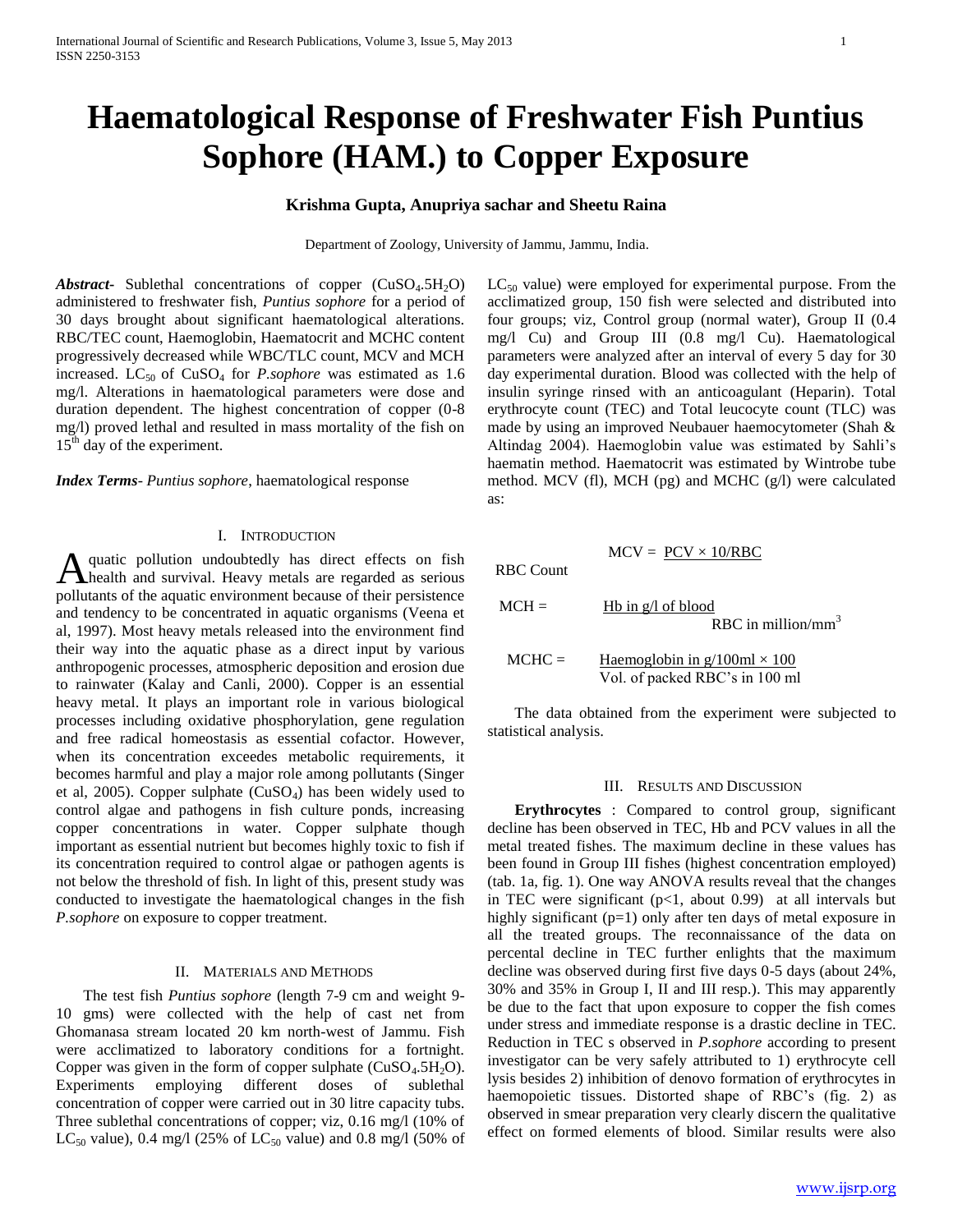reported by Katalay and Parlak (2004) while studying effect of pollution on *Gobius niger*.

 On day 15/16 of the experiment, mass mortality occurred in Group III fishes. It simply indicates that 0.8 mg/l of copper concentration is highly fatal and appears to have caused an irreparable damage by tune of as much as 53.8% decline in TEC compared to other groups where decline is to the tune of 47.8% in Gp.I and 50.4% in Gp.II. it may be very safely inferred that such high percentage of decline in population of RBC simply cannot meet the  $O_2$  requirement of fish creating hypoxic conditions and hence result in death of fish.

 In the surviving Gp. I and II fishes, during 15 and 25 day interval (tab. 1a and fig.1 ) declining trend though was maintained, the magnitude of decline gets lowered which according to present author may simply be an adaptation (compensatory mechanism) on part of fish to meet its  $O_2$  demand under stressful conditions of the metal toxicity. Similar viewpoint was also given by McDonald and Wood (1993), Handy et al, (1999) and Das et al, (2006). From  $25<sup>th</sup>$  day onwards very interestingly, fishes of both the groups observe rise in TEC percental decline. This second bout of decline is indicative that the fish like other organisms also have tolerance limit to cope up the stress of metal toxicity.

 The study of the data on TEC and Hb however reveal that the fall in TEC and Hb was not totally parallel. While TEC dropped by 48% in Gp. I, 50% in Gp. II and 54% in Gp. III, Hb values fall by 31%, 35% and 27% only in Gp. I, Gp. II and Gp. III respectively at the end of the experiment. This means that during the experimental duration greater number of erythroblasts may possibly have been released in circulation. The greater amount of Hb, therefore, appears to have been incorporated either in the erythrocytes or erythroblasts. This is evident from the increase in MCH values of the metal exposed fish when compared to control (tab.3a, fig. 3). The rise observed in MCH makes it clear that to compensate the increasing O2 demand, there occurred an increased incorporation of Hb content per cell.

 MCHC values after observing a slight initial rise in all the treated groups (tab. 4a, fig. 4) exhibit an overall decline. This decline in MCHC is the reflection of concomitant fall of Hb observed observed throughout the experiment. Such decline clearly is the indication of anaemia in the metal exposed fish. Also that the increase in MCHC value is more prominent in Gp.III fishes at the end of 10 days which may be an outcome of the increased lysis of RBC's and gradual fall in Hb. The Hb released from lytic RBC's may have contributed to the rise in MCHC observed in the present study. Immature erytrocytes (though not functional RBC) which start forming later when haemopoetic machinery get stimulated, atleast contribute to Hb and hence rise in MCHC is understandable here. No further data on MCHC of this group could be further obtained because these fish, which have received highest concentration of copper observed mass mortality.

 Overall decline observed in PCV values was highest in Gp. III and lowest in Gp. I fishes. Thus, the decline observed in PCV follows the same trend as is shown by TEC in terms of dose dependency. Taking RBC as the essential basic component from which Hb and PCV (observed values) and calculated values (MCV, MCH and MCHC) are determined, the alterations in these values is simply the multiple reflection of RBC destruction

as a result of metal toxicity to *P.sophore*. As a consequence of this, not only normal physiology of the fish gets disturbed but they also exhibit hypochromic microcytic anaemia. The anaemic fish being very less energetic may fall easy prey to secondary infections.

## IV. LEUCOCYTES

 WBC'c or leucocytes are the cells of immune system defending the body against both infectious diseases and foreign materials. Tab. 5a and fig.5 clearly shows an increase in TLC values in all the metal treated groups as compared to control group. The maximum percental rise was observed in Gp. III fishes (49.8%). One way Anova results reveal that the changes in TLC was significant  $(p<1,$  about 0.99) at all intervals but highly significant only after 10 days  $(p=1)$  of metal exposure. Similar increase in TLC has also been reported earlier by Garg et al (1989), Singh (1995), Das & Mukherjee (2000) and Tyagi & Srivastava (2005) following treatment with various xenobiotics. The indepth study of the data (tab.5a, fig. 5) clearly reveals that the increment was highest in 0-5 days which present author feels may be a protective response on the part of the fish to combat stress caused by metal toxicity. The pathway of TLC increase appears to be lymphopoiesis (Gupta, 2008) because the lymphocytes which range from 50-60% in control group undergoes an appreciable increase in the metal treated groups (75-80%). In this context, the observations of Meenakala (1978) who stated that the stimulated lymphopoiesis and/or enhanced release of lymphocytes from lymphomyeloid tissues support the presently held viewpoint of lymphocytes to be the chief contributor for the increase in TLC. Mahajan & Juneja (1979) and Agrawal & Srivastava (1980) also advocated the increase in TLC to be the increased lymphocytes only.

 From the day 5-10, although a rise in TLC was maintained in all the treated groups,5 but the magnitude of rise begins to fall to the tune of 20% in gp. I, 28% in gp. II and 29% in gp. III compared to 25%, 30% and 40% in gp. I, II and III respectively during first five days. The rise in TLC subsequently becomes lower and lower with the increasing time duration. Present author feels that during this time period, the internal defense mechanism of the fish may have become operational to fight the infection/ foreign invasion by the addition of more lymphocytes in the circulation. Thus, increase in TLC observed presently seems to increase the immunity of the fish against stress caused by metal toxicity.

## V. CONCLUSION

 From the overview of results, it can be concluded that exposure of fish *P.sophore* to metal toxicity (copper presently) even at low concentrations cause marked changes in haematological parameters. Such changes generally go unnoticed in the natural environment and their impacts on human beings are often overlooked. It is therefore recommended, that effluents containing heavy metals should only be disposed after their proper treatment. Further, there should be strict and regular monitoring of these toxicants in the water bodies to check possible environmental hazards.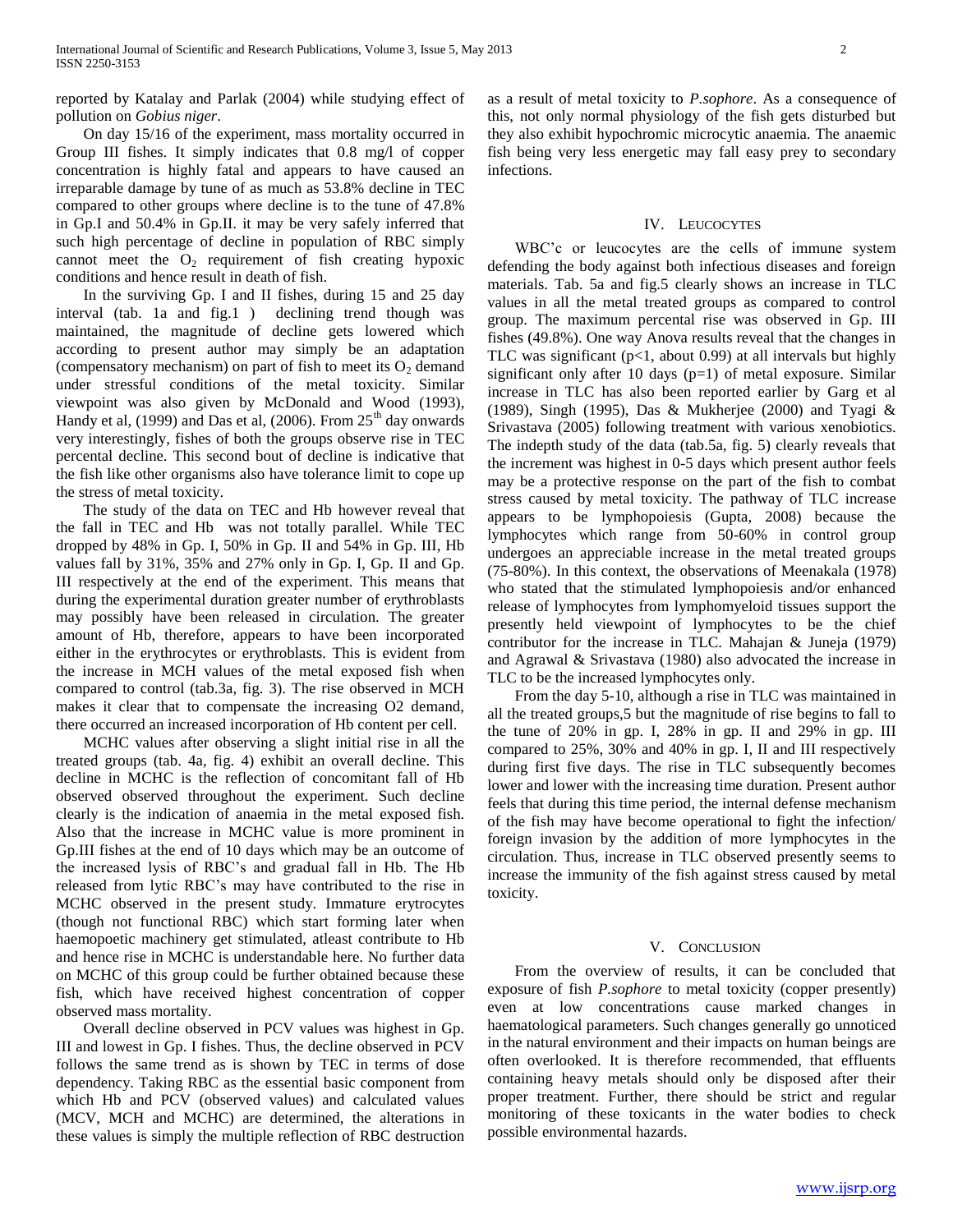#### **REFERENCES**

- [1] **Agrawal, S.J. and Srivastava, A.K. (1980).** In effect of endosulfan on certain aspects of haematology of the fish, *Channa punctatus*. *Toxicology,* pp.17-97.
- [2] **Das, B.K. and Mukherjee, S.C. (2000).** Sublethal effect of quinalphos on selected blood parameters of *Labeo rohita* (Ham.) fingerlings. *Asian Fishery Sci*., **13**: 225-233.
- [3] Das, P.C., Ayyapan, S. and Jena, J.K. (2006). Haematological changes in three indian major carps, *Catla catla* (Ham.), *Labeo rohita* (Ham.) and *Cirrhinus mrigala* (Ham.) exposed to acidic and alkaline water pH. *Aquacult.*, **256:** 80-87.
- [4] **Garg, V.K., Garg, S.K. and Tyagi, S.K. (1989)**. Manganese induced haematological and biochemical anomalies in *Heteropneustes fossilis. J. Environ. Biol*., **10(4)**: 349-353.
- [5] **Gupta, K**. (2008). Copper induced toxicity on haematology and haemopoietic organs of Puntius sophore. M.Phil Thesis, Jammu University, Jammu, India.
- [6] Handy, R., Sims, D., Giles, A., Campbell, H. and Musonda, M. (1999). Metabolic trade off between locomotion and detoxification for maintenance of blood chemistry and growth parameters in rainbow trout (*Oncorhynchus mykiss*) during chronic dietary exposure to copper. *Aquat. Toxicol*., **47**: 23- 41.
- [7] **Kalay, M. and Canli, M. (2000)**. Elimination of essential (Cu, Zn) and non-essential (Cd, Pb) metals from tissues of a freshwater fish *Tilapia zilli*. *Turkish Journal of Zoology* **24**: 429-436.
- [8] **Katalay, S. and Parlak, H. (2004).** Effects of pollution on haematological parameters of black goby *(Gobius niger* L., 1758) in foca and aliaga bays. *E.U. Journal of Fisheries and Aquatic Sciences*, **21(1-2)**: 113-117.
- [9] **Mahajan, C.L. and Juneja, C.J. (1979).** *Ind. J. Environ*. *Health* **21**:162. In Proceedings of the National Academy of Science India. **58B (1)**: 55-65.
- [10] McDonald, D.G. and Wood, C.M. (1993). Branchial mechanism of acclimation tossss metals in freshwater fish. In: Rankin, J.C., Jensen, F.B.(Eds.), *Fish Ecophysiol*., Chapman and Hall, London.
- [11] **Meenakala (1978).** Toxicity of textile mill effluents to a chosen fish. M.Phil thesis. Madhurai Kamaraj University, Madurai, India.
- [12] **Shah, S.L. and Altindag, A. (2004).** Haeamtological parameters of tench (*Tinca tinca* L.) after acute and chronic exposure to lethal and sublethal mercury treatments. Bull. Environ. Contam. Toxicol. 73: 911-918.
- [13] **Singh, M. (1995)**. Haematological responses in a freshwater teleost, *Channa punctatus* to experimental copper and chromium poisoning. *J. Environ. Biol*., **16(4)**: 339-341
- [14] **Singer, C., Zimmersann, S et al. (2005)**. Induction of heat shock proteins in the zebra muscle (*Dreissena polymorpha*) following exposure to platinum group metals (platinum, palladium and rhodium): Comparison with lead and cadmium exposures. *Aquatic Toxicology*. **75**: 65-75.
- [15] **Tyagi, A. and Srivastava, N. (2005**). Haematological response of fish *Channa punctatus* (Bloch) to chronic zinc exposure. *J. Env. Biol*., **26(2)**: 429-432.
- [16] Veena B., Radhakrishnan, C. and Chacko, K.J. (1997). Heavy metal induced biochemical effects in an estuarine teleost. *Indian J. Mar. Sci*., **26**: 74-77.

## AUTHORS

**First Author** – Krishma Gupta, Department of Zoology, University of Jammu, Jammu, India, Email: kkris\_zool@yahoo.co.in

**Second Author** – Anupriya Sachar, Department of Zoology, University of Jammu, Jammu, India

**Third Author** – Sheetu Raina, Department of Zoology, University of Jammu, Jammu, India

| <b>Status and</b>      | <b>Sublethal Copper concentrations employed</b> |                 |                 |  |
|------------------------|-------------------------------------------------|-----------------|-----------------|--|
| <b>Exposure Period</b> | 10%                                             | 25%             | 50%             |  |
| Control                | $2.34 \pm 0.06$                                 | $2.34 \pm 0.06$ | $2.34 \pm 0.06$ |  |
| 1 day                  | $2.05 \pm 0.09$                                 | $1.91 \pm 0.15$ | $1.84 \pm 0.04$ |  |
| 5 days                 | $1.78 \pm 0.08$                                 | $1.64 \pm 0.02$ | $1.53 \pm 0.03$ |  |
| 10 days                | $1.62 \pm 0.05$                                 | $1.48 + 0.07$   | $1.2 \pm 0.07$  |  |
| 15 days                | $1.49 \pm 0.31$                                 | $1.39 \pm 0.11$ | $1.08 \pm 0.13$ |  |
| 20 days                | $1.42 \pm 0.18$                                 | $1.38 \pm 0.08$ | ٠               |  |
| 25 days                | $1.35 \pm 0.04$                                 | $1.37 \pm 0.12$ | ۰               |  |
| 30 days                | $1.22 \pm 0.06$                                 | $1.16 \pm 0.04$ | ۰               |  |

**Table 1: Alterations in TEC (x10<sup>6</sup>cells/mm<sup>3</sup> ) of** *Puntius sophore* **exposed to different sublethal concentrations (10%, 25% and 50% of LC <sup>50</sup> value i. e. 0.16, 0.4 and 0.8 mg/l) of Copper at 5 day interval.**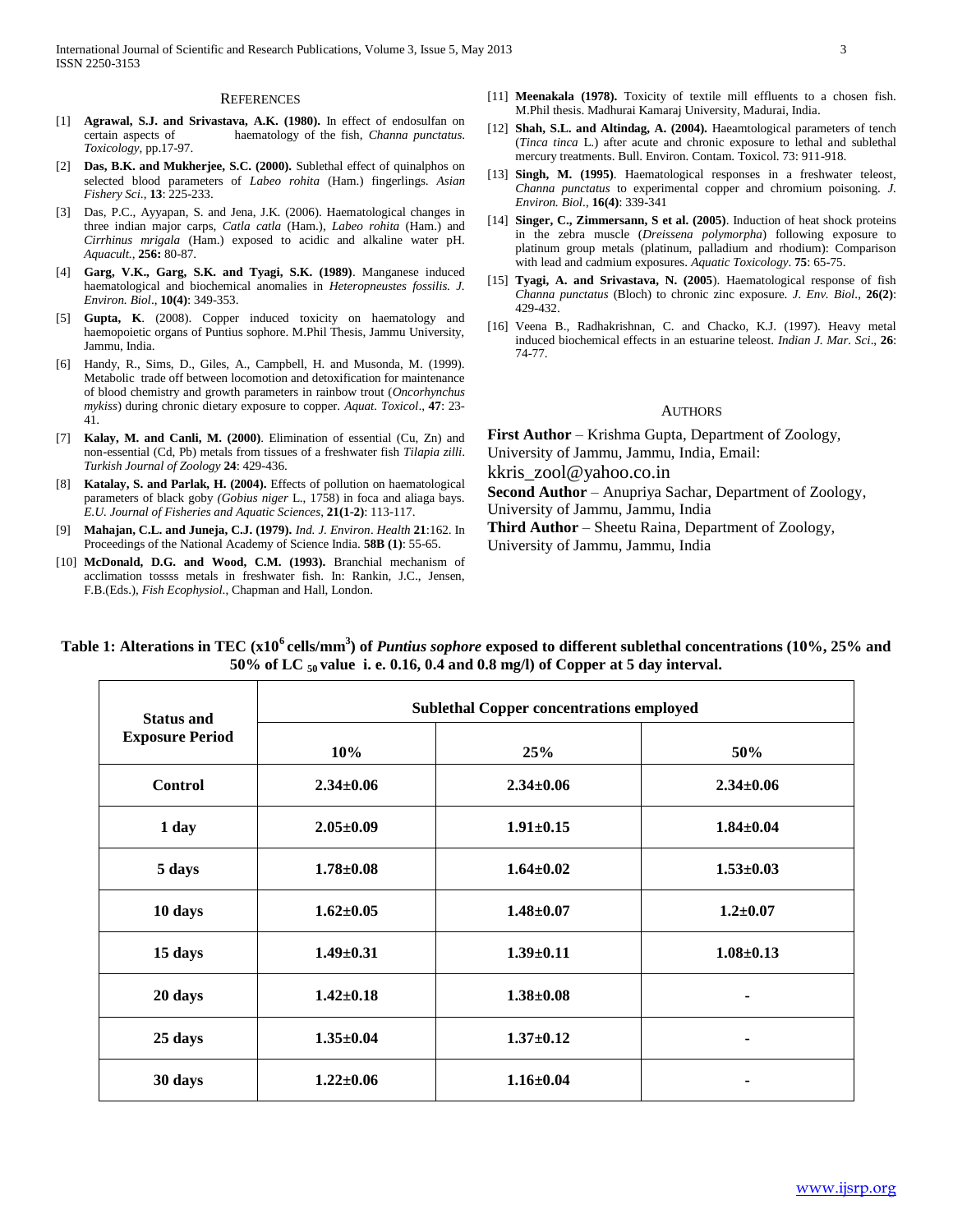**Table 2: Alterations in Haemoglobin of** *P. sophore* **exposed to different sublethal concentrations (10%, 25% and 50% of LC <sup>50</sup> value i.e. 0.16, 0.4 and 0.8 mg/l) of Copper at 5 day interval.**

| <b>Status and</b>      | <b>Sublethal Copper concentrations employed</b> |                |                |  |
|------------------------|-------------------------------------------------|----------------|----------------|--|
| <b>Exposure Period</b> | 10%                                             | 25%            | 50%            |  |
| <b>Control</b>         | $5.2 \pm 0.05$                                  | $5.2 \pm 0.05$ | $5.2 \pm 0.05$ |  |
| 1 day                  | $5.1 \pm 0.03$                                  | $5.0 \pm 0.06$ | $5.0 + 0.06$   |  |
| 5 days                 | $4.8 \pm 0.09$                                  | $4.7 \pm 0.07$ | $4.6 \pm 0.02$ |  |
| 10 days                | $4.5 \pm 0.04$                                  | $4.6 \pm 0.02$ | $4.3 \pm 0.04$ |  |
| 15 days                | $4.3 \pm 0.06$                                  | $4.2 \pm 0.07$ | $3.8 \pm 0.05$ |  |
| 20 days                | $4.0 \pm 0.12$                                  | $3.8 \pm 0.08$ | ٠              |  |
| 25 days                | $3.8 + 0.18$                                    | $3.7 \pm 0.03$ | ٠              |  |
| 30 days                | $3.6 \pm 0.03$                                  | $3.4 \pm 0.05$ |                |  |

# **Table 3: Alterations in PCV (Packed Cell Volume) of** *P. sophore* **exposed to different sublethal concentrations (10%, 25% and 50% of LC <sup>50</sup> value i. e. 0.16, 0.4 and 0.8 mg/l) of Copper at 5 day interval.**

| <b>Status and</b>      | <b>Sublethal Copper concentrations employed</b> |                 |                 |
|------------------------|-------------------------------------------------|-----------------|-----------------|
| <b>Exposure Period</b> | 10%                                             | 25%             | 50%             |
| <b>Control</b>         | $24.6 \pm 2.42$                                 | $24.6 \pm 2.42$ | $24.6 \pm 2.42$ |
| 10 days                | $21.2 \pm 2.11$                                 | $20.4 \pm 1.26$ | $17.5 \pm 2.06$ |
| 30 days                | $18.4 \pm 1.87$                                 | $17.8 \pm 2.56$ | -               |

# **Table 4: Alterations in MCH (Mean Corpuscular Haemoglobin) of** *P. sophore* **exposed to different sublethal concentrations (10%, 25% and 50% of LC <sup>50</sup> value i. e. 0.16, 0.4 and 0.8 mg/l) of Copper at 5 day interval.**

| <b>Status and</b>      | <b>Sublethal Copper concentrations employed</b> |      |            |
|------------------------|-------------------------------------------------|------|------------|
| <b>Exposure Period</b> | 10%                                             | 25%  | 50%        |
| <b>Control</b>         | 2.22                                            | 2.22 | 2.22       |
| 1 day                  | 2.48                                            | 2.61 | 2.71       |
| 5 days                 | 2.69                                            | 2.80 | <b>3.0</b> |
| 10 days                | 2.77                                            | 3.10 | 3.58       |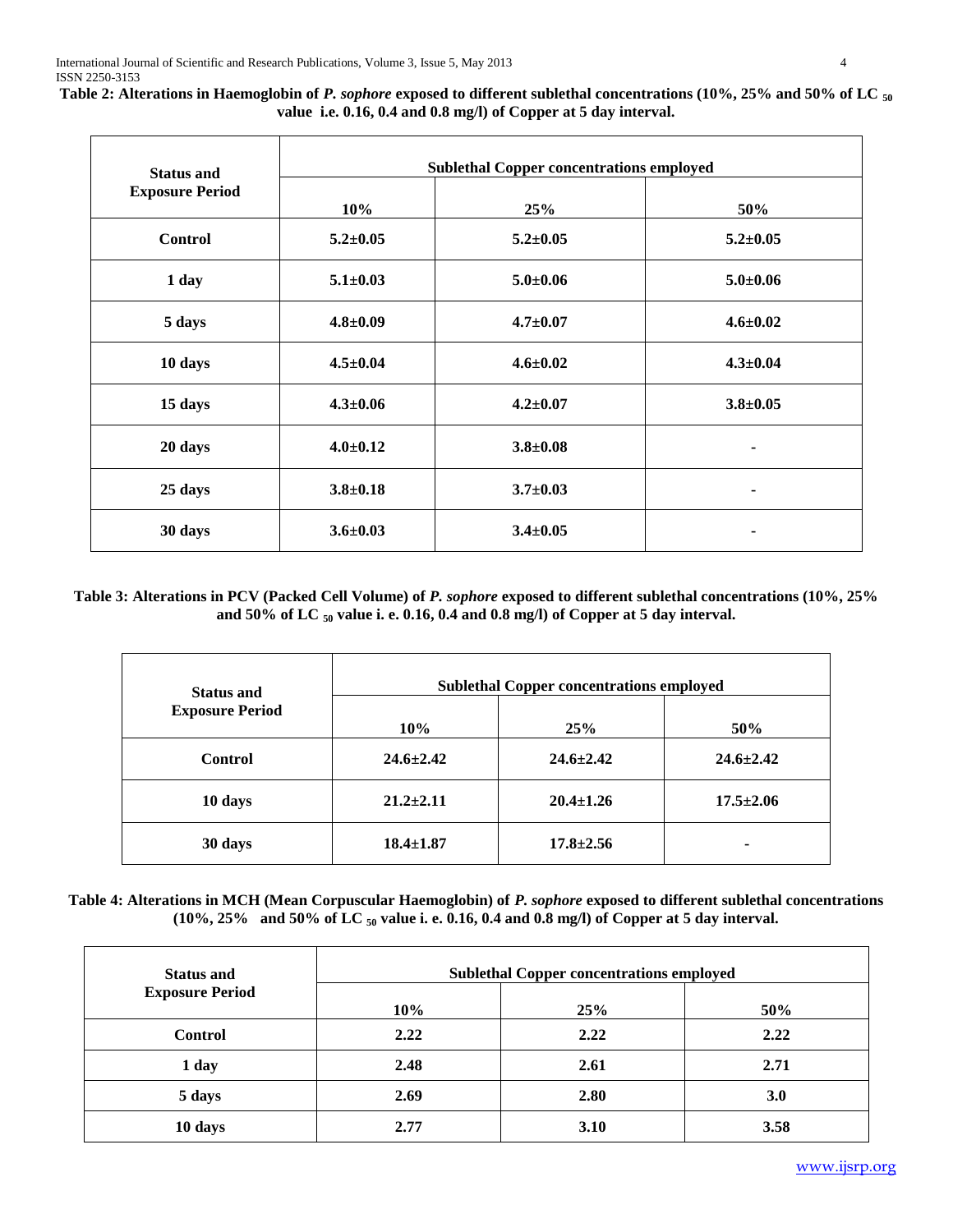| 15 days | 2.88 | 3.02 | 3.50                     |
|---------|------|------|--------------------------|
| 20 days | 2.80 | 2.75 | $\overline{\phantom{a}}$ |
| 25 days | 2.81 | 2.70 | $\overline{\phantom{a}}$ |
| 30 days | 2.95 | 2.93 | ٠                        |

# **Table 5: Alterations in MCHC (Mean Corpuscular Haemoglobin Concentration) of** *P. sophore* **exposed to different sublethal concentrations (10%, 25% and 50% of LC <sup>50</sup> value i. e. 0.16, 0.4 and 0.8 mg/l) of Copper at 5 day interval.**

| <b>Status and</b>      | <b>Sublethal Copper concentrations employed</b> |              |       |
|------------------------|-------------------------------------------------|--------------|-------|
| <b>Exposure Period</b> | 10%                                             | 25%          | 50%   |
| <b>Control</b>         | 21.13                                           | 21.13        | 21.13 |
| 10 days                | 21.22                                           | 22.54        | 24.57 |
| 30 days                | 19.56                                           | <b>19.10</b> | ۰     |

# **Table 6: Alterations in MCV (Mean Corpuscular Volume) of** *P. sophore* **exposed to different sublethal concentrations (10%, 25% and 50% of LC <sup>50</sup> value i. e. 0.16, 0.4 and 0.8 mg/l) of Copper at 5 day interval.**

|                                   | <b>Sublethal Copper concentrations employed</b> |       |        |
|-----------------------------------|-------------------------------------------------|-------|--------|
| <b>Status and Exposure Period</b> | 10%                                             | 25%   | 50%    |
| <b>Control</b>                    | 44.9                                            | 44.9  | 44.9   |
| 10 days                           | 80.78                                           | 93.13 | 121.52 |
| 30 days                           | 123.6                                           | 132.2 | ٠      |

# **Table 7: Alterations in TLC (x10<sup>3</sup> cells/mm<sup>3</sup> ) of** *P. sophore* **exposed to different sublethal concentrations (10%, 25% and 50% of LC <sup>50</sup> value i. e. 0.16, 0.4 and 0.8 mg/l) of Copper at 5 day interval.**

| <b>Status and</b>      | <b>Sublethal Copper concentrations employed</b> |                  |                  |
|------------------------|-------------------------------------------------|------------------|------------------|
| <b>Exposure Period</b> | 10%                                             | 25%              | 50%              |
| <b>Control</b>         | $15.63 \pm 0.32$                                | $15.63 \pm 0.32$ | $15.63 \pm 0.32$ |
| 1 day                  | $18.71 \pm 1.20$                                | $19.85 \pm 0.82$ | $19.46 \pm 0.76$ |
| 5 days                 | $19.5 \pm 0.61$                                 | $20.25 \pm 2.47$ | $21.75 \pm 1.80$ |
| 10 days                | $23.45 \pm 0.84$                                | $25.98 \pm 1.52$ | $28.0 \pm 2.34$  |